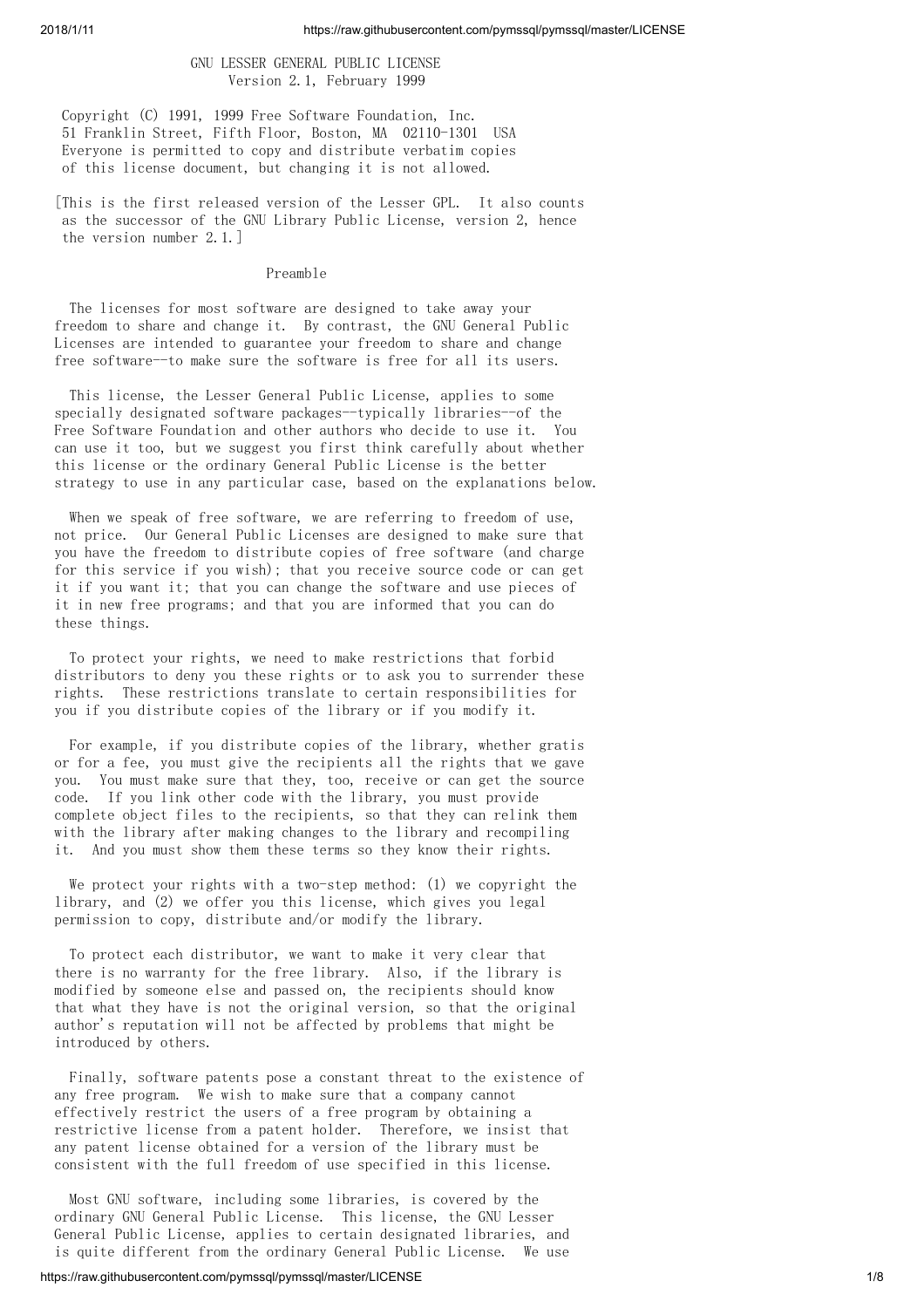this license for certain libraries in order to permit linking those libraries into non-free programs.

When a program is linked with a library, whether statically or using a shared library, the combination of the two is legally speaking a combined work, a derivative of the original library. The ordinary General Public License therefore permits such linking only if the entire combination fits its criteria of freedom. The Lesser General Public License permits more lax criteria for linking other code with the library.

We call this license the "Lesser" General Public License because it does Less to protect the user's freedom than the ordinary General Public License. It also provides other free software developers Less of an advantage over competing non-free programs. These disadvantages are the reason we use the ordinary General Public License for many libraries. However, the Lesser license provides advantages in certain special circumstances.

For example, on rare occasions, there may be a special need to encourage the widest possible use of a certain library, so that it becomes a de-facto standard. To achieve this, non-free programs must be allowed to use the library. A more frequent case is that a free library does the same job as widely used non-free libraries. In this case, there is little to gain by limiting the free library to free software only, so we use the Lesser General Public License.

In other cases, permission to use a particular library in non-free programs enables a greater number of people to use a large body of free software. For example, permission to use the GNU C Library in non-free programs enables many more people to use the whole GNU operating system, as well as its variant, the GNU/Linux operating system.

Although the Lesser General Public License is Less protective of the users' freedom, it does ensure that the user of a program that is linked with the Library has the freedom and the wherewithal to run that program using a modified version of the Library.

The precise terms and conditions for copying, distribution and modification follow. Pay close attention to the difference between a "work based on the library" and a "work that uses the library". The former contains code derived from the library, whereas the latter must be combined with the library in order to run.

# GNU LESSER GENERAL PUBLIC LICENSE TERMS AND CONDITIONS FOR COPYING, DISTRIBUTION AND MODIFICATION

0. This License Agreement applies to any software library or other program which contains a notice placed by the copyright holder or other authorized party saying it may be distributed under the terms of this Lesser General Public License (also called "this License"). Each licensee is addressed as "you".

A "library" means a collection of software functions and/or data prepared so as to be conveniently linked with application programs (which use some of those functions and data) to form executables.

The "Library", below, refers to any such software library or work which has been distributed under these terms. A "work based on the Library" means either the Library or any derivative work under copyright law: that is to say, a work containing the Library or a portion of it, either verbatim or with modifications and/or translated straightforwardly into another language. (Hereinafter, translation is included without limitation in the term "modification".)

"Source code" for a work means the preferred form of the work for making modifications to it. For a library, complete source code means all the source code for all modules it contains, plus any associated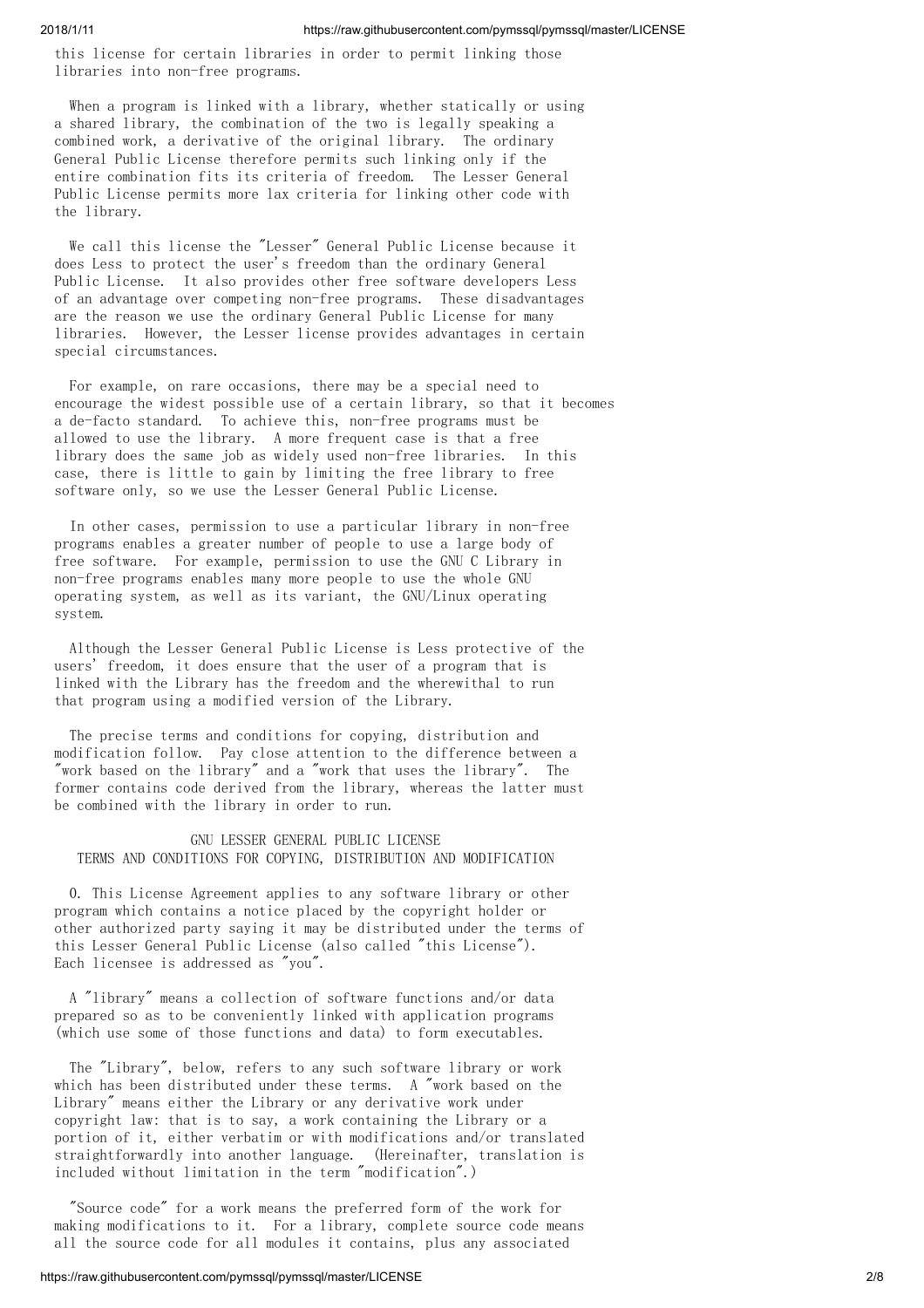interface definition files, plus the scripts used to control compilation and installation of the library.

Activities other than copying, distribution and modification are not covered by this License; they are outside its scope. The act of running a program using the Library is not restricted, and output from such a program is covered only if its contents constitute a work based on the Library (independent of the use of the Library in a tool for writing it). Whether that is true depends on what the Library does and what the program that uses the Library does.

1. You may copy and distribute verbatim copies of the Library's complete source code as you receive it, in any medium, provided that you conspicuously and appropriately publish on each copy an appropriate copyright notice and disclaimer of warranty; keep intact all the notices that refer to this License and to the absence of any warranty; and distribute a copy of this License along with the Library.

You may charge a fee for the physical act of transferring a copy, and you may at your option offer warranty protection in exchange for a fee.

2. You may modify your copy or copies of the Library or any portion of it, thus forming a work based on the Library, and copy and distribute such modifications or work under the terms of Section 1 above, provided that you also meet all of these conditions:

a) The modified work must itself be a software library.

b) You must cause the files modified to carry prominent notices stating that you changed the files and the date of any change.

c) You must cause the whole of the work to be licensed at no charge to all third parties under the terms of this License.

d) If a facility in the modified Library refers to a function or a table of data to be supplied by an application program that uses the facility, other than as an argument passed when the facility is invoked, then you must make a good faith effort to ensure that, in the event an application does not supply such function or table, the facility still operates, and performs whatever part of its purpose remains meaningful.

(For example, a function in a library to compute square roots has a purpose that is entirely well-defined independent of the application. Therefore, Subsection 2d requires that any application-supplied function or table used by this function must be optional: if the application does not supply it, the square root function must still compute square roots.)

These requirements apply to the modified work as a whole. If identifiable sections of that work are not derived from the Library, and can be reasonably considered independent and separate works in themselves, then this License, and its terms, do not apply to those sections when you distribute them as separate works. But when you distribute the same sections as part of a whole which is a work based on the Library, the distribution of the whole must be on the terms of this License, whose permissions for other licensees extend to the entire whole, and thus to each and every part regardless of who wrote it.

Thus, it is not the intent of this section to claim rights or contest your rights to work written entirely by you; rather, the intent is to exercise the right to control the distribution of derivative or collective works based on the Library.

In addition, mere aggregation of another work not based on the Library with the Library (or with a work based on the Library) on a volume of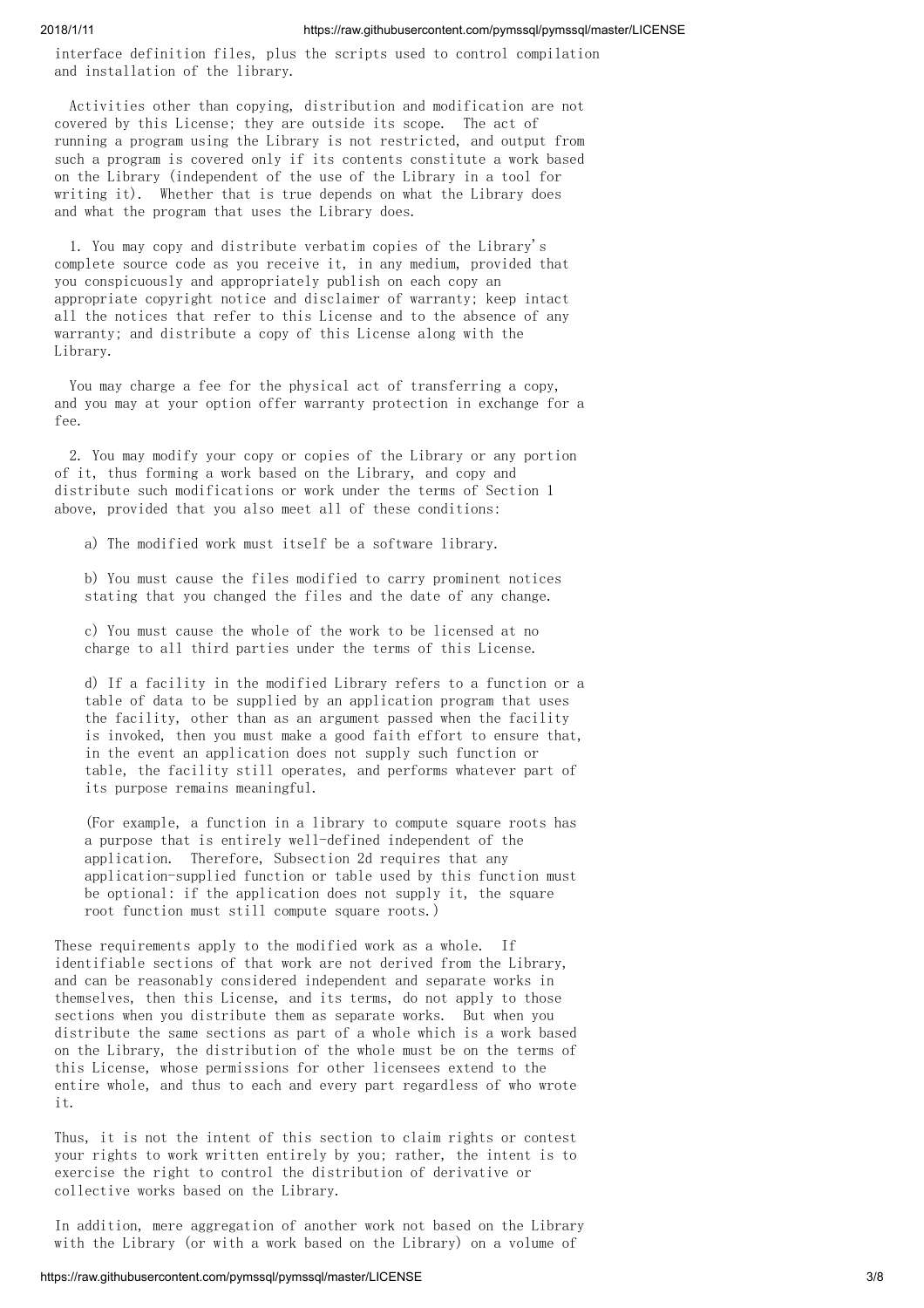a storage or distribution medium does not bring the other work under the scope of this License.

3. You may opt to apply the terms of the ordinary GNU General Public License instead of this License to a given copy of the Library. To do this, you must alter all the notices that refer to this License, so that they refer to the ordinary GNU General Public License, version 2, instead of to this License. (If a newer version than version 2 of the ordinary GNU General Public License has appeared, then you can specify that version instead if you wish.) Do not make any other change in these notices.

Once this change is made in a given copy, it is irreversible for that copy, so the ordinary GNU General Public License applies to all subsequent copies and derivative works made from that copy.

This option is useful when you wish to copy part of the code of the Library into a program that is not a library.

4. You may copy and distribute the Library (or a portion or derivative of it, under Section 2) in object code or executable form under the terms of Sections 1 and 2 above provided that you accompany it with the complete corresponding machine-readable source code, which must be distributed under the terms of Sections 1 and 2 above on a medium customarily used for software interchange.

If distribution of object code is made by offering access to copy from a designated place, then offering equivalent access to copy the source code from the same place satisfies the requirement to distribute the source code, even though third parties are not compelled to copy the source along with the object code.

5. A program that contains no derivative of any portion of the Library, but is designed to work with the Library by being compiled or linked with it, is called a "work that uses the Library". Such a work, in isolation, is not a derivative work of the Library, and therefore falls outside the scope of this License.

However, linking a "work that uses the Library" with the Library creates an executable that is a derivative of the Library (because it contains portions of the Library), rather than a "work that uses the library". The executable is therefore covered by this License. Section 6 states terms for distribution of such executables.

When a "work that uses the Library" uses material from a header file that is part of the Library, the object code for the work may be a derivative work of the Library even though the source code is not. Whether this is true is especially significant if the work can be linked without the Library, or if the work is itself a library. The threshold for this to be true is not precisely defined by law.

If such an object file uses only numerical parameters, data structure layouts and accessors, and small macros and small inline functions (ten lines or less in length), then the use of the object file is unrestricted, regardless of whether it is legally a derivative work. (Executables containing this object code plus portions of the Library will still fall under Section 6.)

Otherwise, if the work is a derivative of the Library, you may distribute the object code for the work under the terms of Section 6. Any executables containing that work also fall under Section 6, whether or not they are linked directly with the Library itself.

6. As an exception to the Sections above, you may also combine or link a "work that uses the Library" with the Library to produce a work containing portions of the Library, and distribute that work under terms of your choice, provided that the terms permit modification of the work for the customer's own use and reverse engineering for debugging such modifications.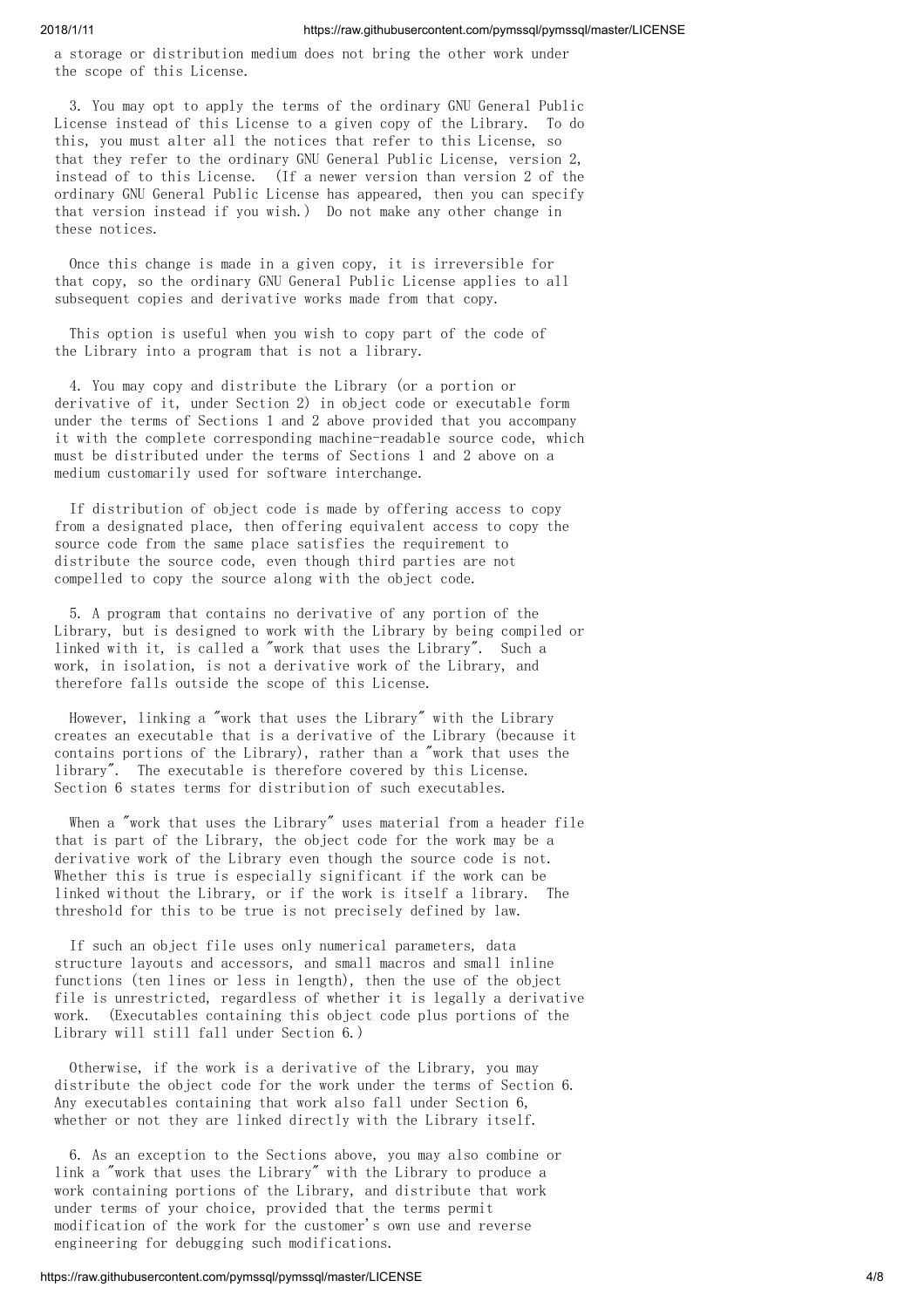You must give prominent notice with each copy of the work that the Library is used in it and that the Library and its use are covered by this License. You must supply a copy of this License. If the work during execution displays copyright notices, you must include the copyright notice for the Library among them, as well as a reference directing the user to the copy of this License. Also, you must do one of these things:

a) Accompany the work with the complete corresponding machine-readable source code for the Library including whatever changes were used in the work (which must be distributed under Sections 1 and 2 above); and, if the work is an executable linked with the Library, with the complete machine-readable "work that uses the Library", as object code and/or source code, so that the user can modify the Library and then relink to produce a modified executable containing the modified Library. (It is understood that the user who changes the contents of definitions files in the Library will not necessarily be able to recompile the application to use the modified definitions.)

b) Use a suitable shared library mechanism for linking with the Library. A suitable mechanism is one that (1) uses at run time a copy of the library already present on the user's computer system, rather than copying library functions into the executable, and (2) will operate properly with a modified version of the library, if the user installs one, as long as the modified version is interface-compatible with the version that the work was made with.

c) Accompany the work with a written offer, valid for at least three years, to give the same user the materials specified in Subsection 6a, above, for a charge no more than the cost of performing this distribution.

d) If distribution of the work is made by offering access to copy from a designated place, offer equivalent access to copy the above specified materials from the same place.

e) Verify that the user has already received a copy of these materials or that you have already sent this user a copy.

For an executable, the required form of the "work that uses the Library" must include any data and utility programs needed for reproducing the executable from it. However, as a special exception, the materials to be distributed need not include anything that is normally distributed (in either source or binary form) with the major components (compiler, kernel, and so on) of the operating system on which the executable runs, unless that component itself accompanies the executable.

It may happen that this requirement contradicts the license restrictions of other proprietary libraries that do not normally accompany the operating system. Such a contradiction means you cannot use both them and the Library together in an executable that you distribute.

7. You may place library facilities that are a work based on the Library side-by-side in a single library together with other library facilities not covered by this License, and distribute such a combined library, provided that the separate distribution of the work based on the Library and of the other library facilities is otherwise permitted, and provided that you do these two things:

a) Accompany the combined library with a copy of the same work based on the Library, uncombined with any other library facilities. This must be distributed under the terms of the Sections above.

b) Give prominent notice with the combined library of the fact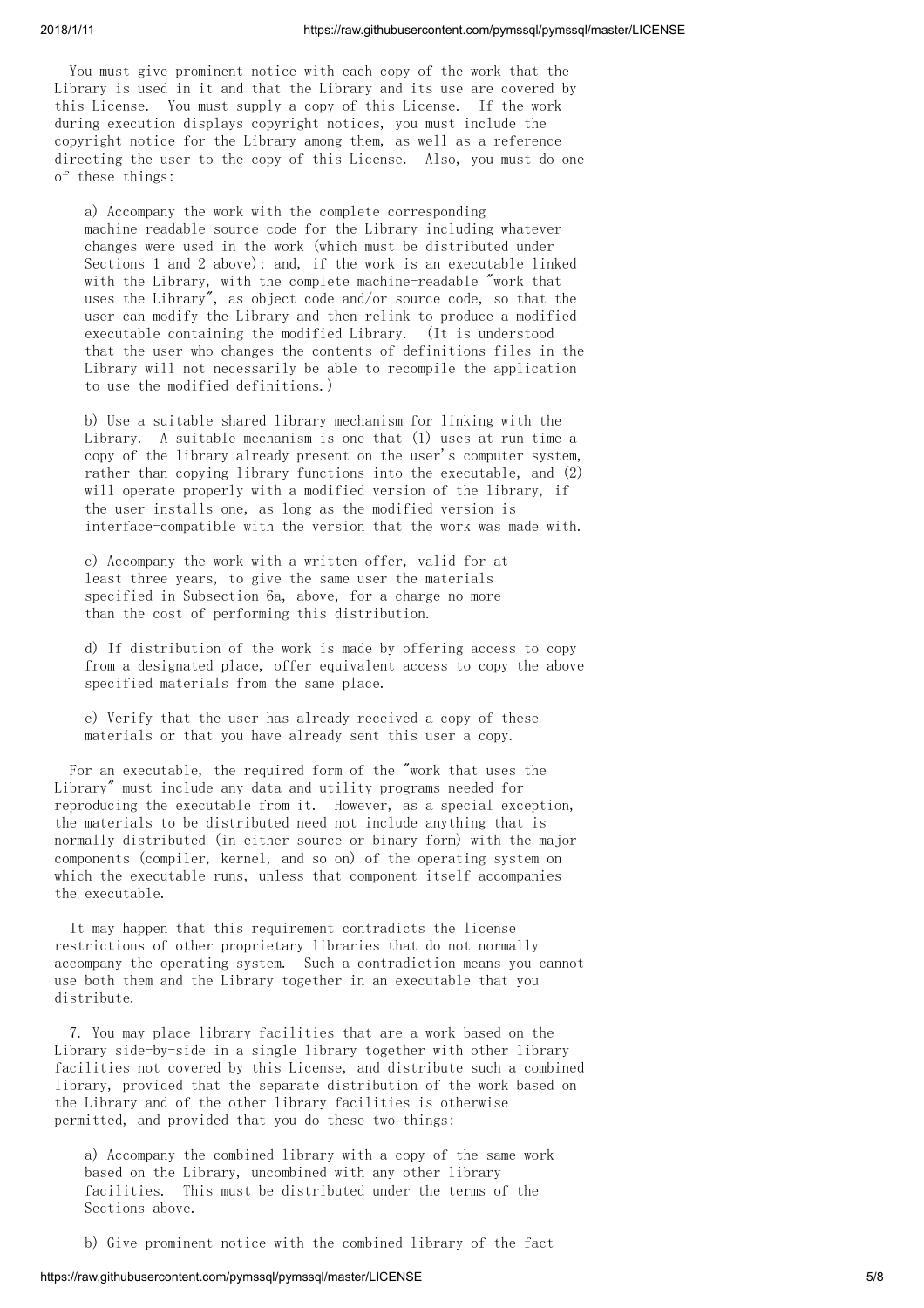that part of it is a work based on the Library, and explaining where to find the accompanying uncombined form of the same work.

8. You may not copy, modify, sublicense, link with, or distribute the Library except as expressly provided under this License. Any attempt otherwise to copy, modify, sublicense, link with, or distribute the Library is void, and will automatically terminate your rights under this License. However, parties who have received copies, or rights, from you under this License will not have their licenses terminated so long as such parties remain in full compliance.

9. You are not required to accept this License, since you have not signed it. However, nothing else grants you permission to modify or distribute the Library or its derivative works. These actions are prohibited by law if you do not accept this License. Therefore, by modifying or distributing the Library (or any work based on the Library), you indicate your acceptance of this License to do so, and all its terms and conditions for copying, distributing or modifying the Library or works based on it.

10. Each time you redistribute the Library (or any work based on the Library), the recipient automatically receives a license from the original licensor to copy, distribute, link with or modify the Library subject to these terms and conditions. You may not impose any further restrictions on the recipients' exercise of the rights granted herein. You are not responsible for enforcing compliance by third parties with this License.

11. If, as a consequence of a court judgment or allegation of patent infringement or for any other reason (not limited to patent issues), conditions are imposed on you (whether by court order, agreement or otherwise) that contradict the conditions of this License, they do not excuse you from the conditions of this License. If you cannot distribute so as to satisfy simultaneously your obligations under this License and any other pertinent obligations, then as a consequence you may not distribute the Library at all. For example, if a patent license would not permit royalty-free redistribution of the Library by all those who receive copies directly or indirectly through you, then the only way you could satisfy both it and this License would be to refrain entirely from distribution of the Library.

If any portion of this section is held invalid or unenforceable under any particular circumstance, the balance of the section is intended to apply, and the section as a whole is intended to apply in other circumstances.

It is not the purpose of this section to induce you to infringe any patents or other property right claims or to contest validity of any such claims; this section has the sole purpose of protecting the integrity of the free software distribution system which is implemented by public license practices. Many people have made generous contributions to the wide range of software distributed through that system in reliance on consistent application of that system; it is up to the author/donor to decide if he or she is willing to distribute software through any other system and a licensee cannot impose that choice.

This section is intended to make thoroughly clear what is believed to be a consequence of the rest of this License.

12. If the distribution and/or use of the Library is restricted in certain countries either by patents or by copyrighted interfaces, the original copyright holder who places the Library under this License may add an explicit geographical distribution limitation excluding those countries, so that distribution is permitted only in or among countries not thus excluded. In such case, this License incorporates the limitation as if written in the body of this License.

13. The Free Software Foundation may publish revised and/or new versions of the Lesser General Public License from time to time.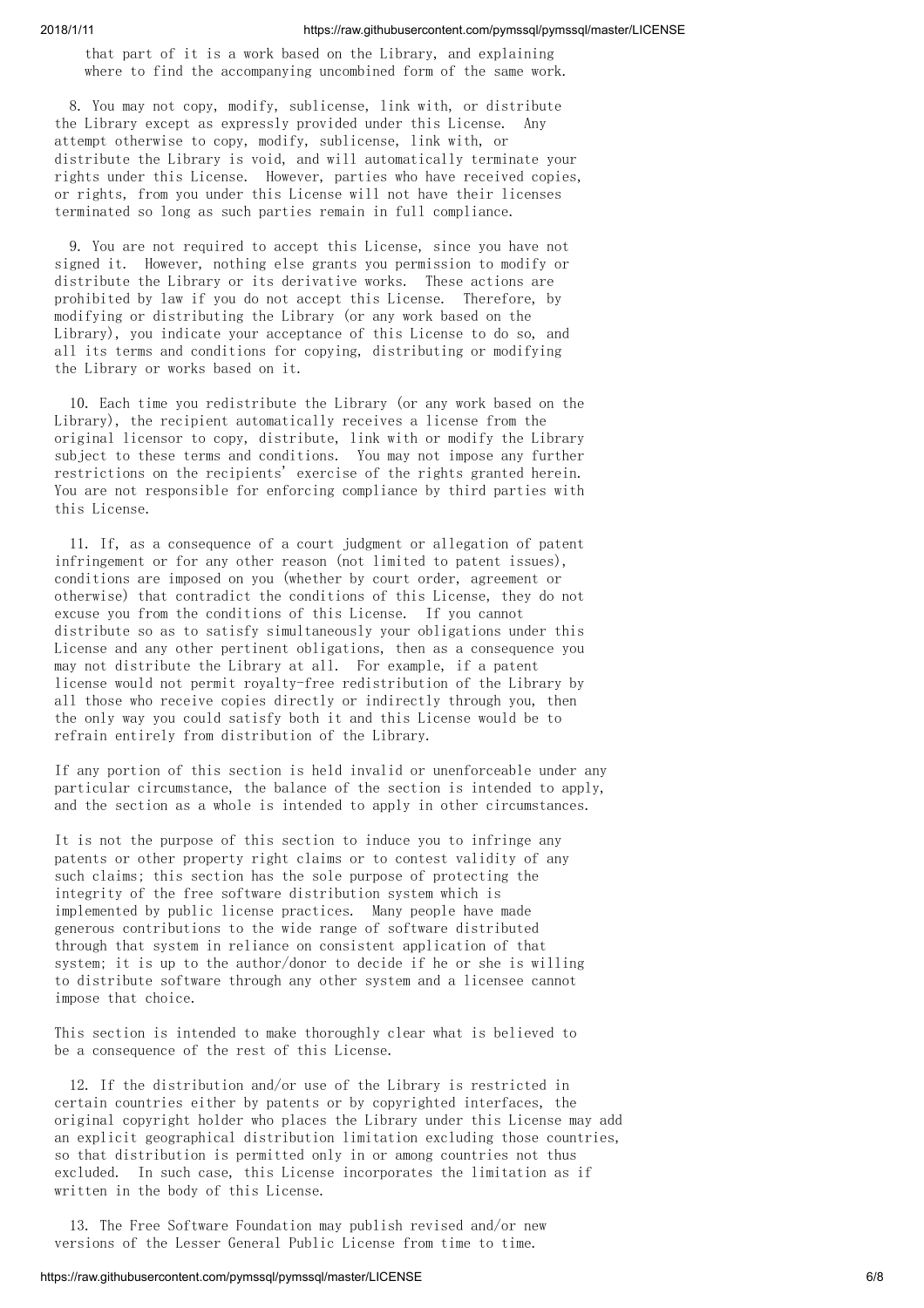Such new versions will be similar in spirit to the present version, but may differ in detail to address new problems or concerns.

Each version is given a distinguishing version number. If the Library specifies a version number of this License which applies to it and "any later version", you have the option of following the terms and conditions either of that version or of any later version published by the Free Software Foundation. If the Library does not specify a license version number, you may choose any version ever published by the Free Software Foundation.

14. If you wish to incorporate parts of the Library into other free programs whose distribution conditions are incompatible with these, write to the author to ask for permission. For software which is copyrighted by the Free Software Foundation, write to the Free Software Foundation; we sometimes make exceptions for this. Our decision will be guided by the two goals of preserving the free status of all derivatives of our free software and of promoting the sharing and reuse of software generally.

#### NO WARRANTY

15. BECAUSE THE LIBRARY IS LICENSED FREE OF CHARGE, THERE IS NO WARRANTY FOR THE LIBRARY, TO THE EXTENT PERMITTED BY APPLICABLE LAW. EXCEPT WHEN OTHERWISE STATED IN WRITING THE COPYRIGHT HOLDERS AND/OR OTHER PARTIES PROVIDE THE LIBRARY "AS IS" WITHOUT WARRANTY OF ANY KIND, EITHER EXPRESSED OR IMPLIED, INCLUDING, BUT NOT LIMITED TO, THE IMPLIED WARRANTIES OF MERCHANTABILITY AND FITNESS FOR A PARTICULAR PURPOSE. THE ENTIRE RISK AS TO THE QUALITY AND PERFORMANCE OF THE LIBRARY IS WITH YOU. SHOULD THE LIBRARY PROVE DEFECTIVE, YOU ASSUME THE COST OF ALL NECESSARY SERVICING, REPAIR OR CORRECTION.

16. IN NO EVENT UNLESS REQUIRED BY APPLICABLE LAW OR AGREED TO IN WRITING WILL ANY COPYRIGHT HOLDER, OR ANY OTHER PARTY WHO MAY MODIFY AND/OR REDISTRIBUTE THE LIBRARY AS PERMITTED ABOVE, BE LIABLE TO YOU FOR DAMAGES, INCLUDING ANY GENERAL, SPECIAL, INCIDENTAL OR CONSEQUENTIAL DAMAGES ARISING OUT OF THE USE OR INABILITY TO USE THE LIBRARY (INCLUDING BUT NOT LIMITED TO LOSS OF DATA OR DATA BEING RENDERED INACCURATE OR LOSSES SUSTAINED BY YOU OR THIRD PARTIES OR A FAILURE OF THE LIBRARY TO OPERATE WITH ANY OTHER SOFTWARE), EVEN IF SUCH HOLDER OR OTHER PARTY HAS BEEN ADVISED OF THE POSSIBILITY OF SUCH DAMAGES.

#### END OF TERMS AND CONDITIONS

How to Apply These Terms to Your New Libraries

If you develop a new library, and you want it to be of the greatest possible use to the public, we recommend making it free software that everyone can redistribute and change. You can do so by permitting redistribution under these terms (or, alternatively, under the terms of the ordinary General Public License).

To apply these terms, attach the following notices to the library. It is safest to attach them to the start of each source file to most effectively convey the exclusion of warranty; and each file should have at least the "copyright" line and a pointer to where the full notice is found.

 $\zeta$ one line to give the library's name and a brief idea of what it does. Copyright (C)  $\langle year \rangle$   $\langle name \ of \ author \rangle$ 

This library is free software; you can redistribute it and/or modify it under the terms of the GNU Lesser General Public License as published by the Free Software Foundation; either version 2.1 of the License, or (at your option) any later version.

This library is distributed in the hope that it will be useful, but WITHOUT ANY WARRANTY; without even the implied warranty of MERCHANTABILITY or FITNESS FOR A PARTICULAR PURPOSE. See the GNU